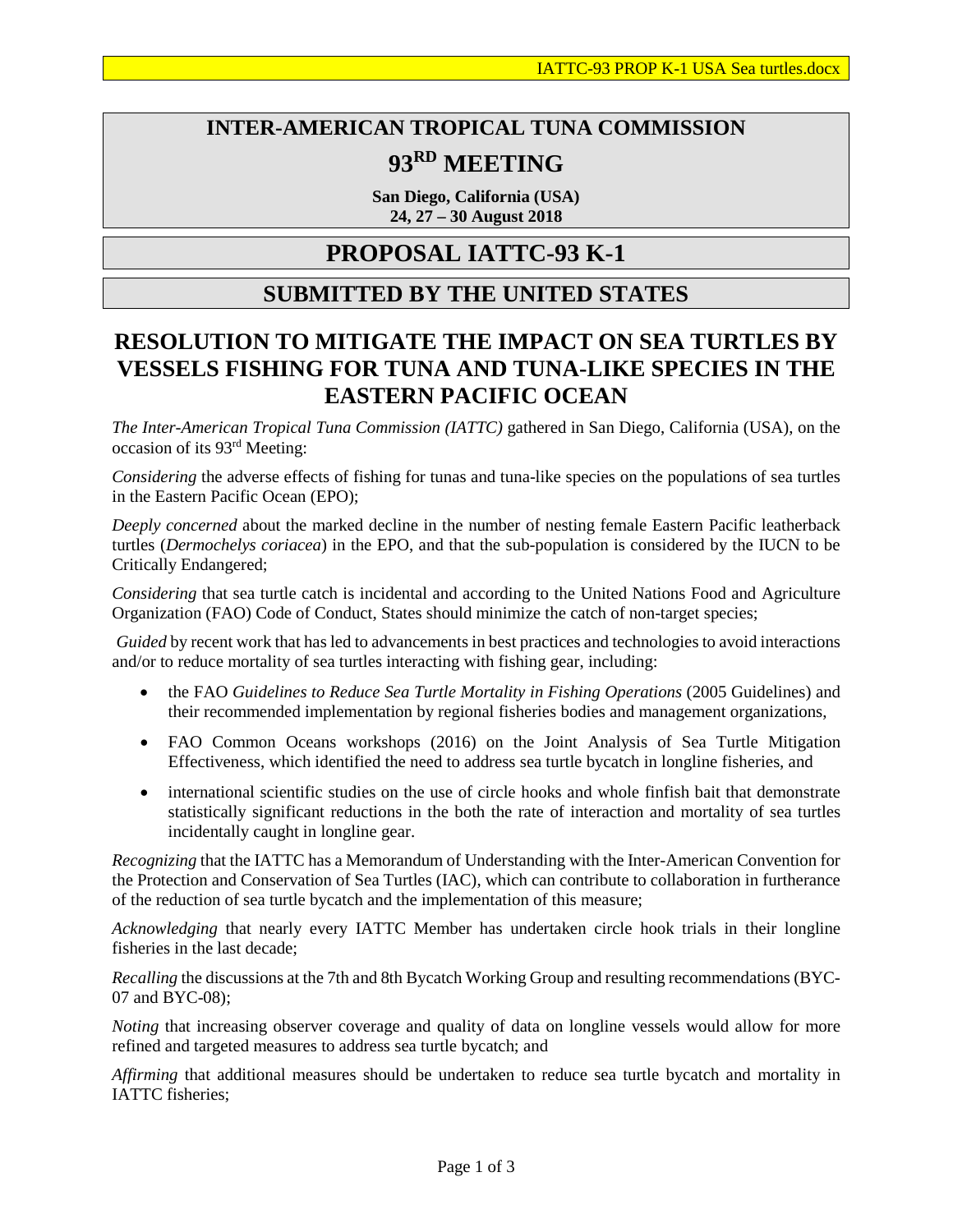#### *Has agreed as follows:*

- 1. IATTC Members and Cooperating Non-Members ("CPCs") shall:
	- a. Require fishermen or vessel operators to:
		- i. Follow sea turtle handling and release guidelines consistent with the FAO "Best practices for sea turtle handling and release" of the 2005 Guidelines when any sea turtle interaction occurs.
		- ii. Carry safe-handling tools on board (e.g. de-hookers, line cutters, and dip nets), and when sea turtle interactions occur, employ them for the prompt and safe release of incidentally-caught sea turtles.
	- b. Implement or enhance observer programs for fisheries under the purview of the Commission that may have impacts on sea turtle populations, taking into consideration economic and practical feasibility.
	- c. Continue to participate in and promote research to identify techniques to further reduce sea turtle bycatch in all gear types used in the EPO.
- 2. CPCs with purse-seine vessels fishing in the Convention Area shall:
	- a. Require fishermen to avoid encirclement of sea turtles.
	- b. Require fishermen to safely release all sea turtles observed entangled in FADs and report any such release to the Commission as an interaction under paragraph 4.a.ii.
- 3. CPCs with longline vessels fishing in the Convention Area shall require longline vessels to employ at least one of the following mitigation measures:
	- a. Use only circle hooks<sup>[1](#page-1-0)</sup> no smaller than  $16/0$  (4.4 cm minimum width),
	- b. Use only finfish for bait (whole or cut),
	- c. Gear must be deployed such that the deepest point of the main longline between any two floats, i.e., the deepest point in each sag of the main line, is at a depth greater than 100 meters below the sea surface, OR
	- d. Another mitigation measure to reduce sea turtle bycatch that has been reviewed by the IATTC scientific staff and approved by the Commission, such as temporary closures adjacent to nesting beaches or known foraging hotspots.
- 4. Monitoring and Evaluation

 $\overline{a}$ 

- a. CPCs must report to the Director annually, by June 30 (beginning in 2021), in a standardized format to be developed by the Commission staff and circulated for CPC approval no later than six months after the adoption of this resolution, the information identified here:
	- i. Laws, regulations, and other measures in place to implement the FAO *Guidelines to Reduce Sea Turtle Mortality in Fishing Operations*[2](#page-1-1) (2005) and this Resolution.
	- ii. For vessels with observers, or when information is otherwise available from the vessel, the following information on all observed sea turtle interactions in all gear types:
		- a. date
		- b. location (latitude, longitude)
		- c. fishing gear type
		- d. species identification

<span id="page-1-0"></span><sup>&</sup>lt;sup>1</sup> "Circle hooks" are defined as a hook with the point turned perpendicularly back to the shank to form a generally circular or oval shape, with no more than 10 degrees offset.

<span id="page-1-1"></span><sup>2</sup> http://www.fao.org/docrep/012/i0725e/i0725e.pdf